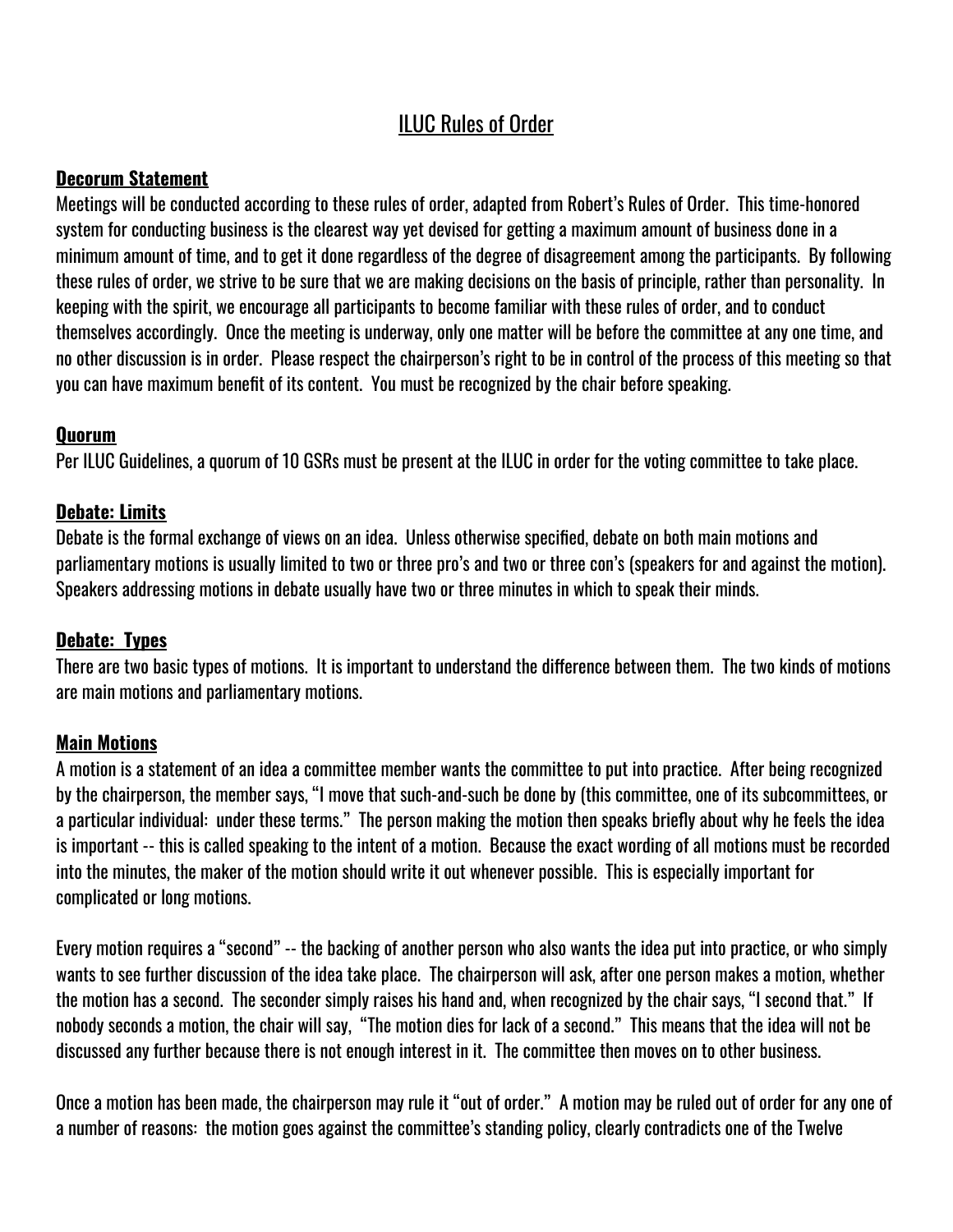Concepts for NA Service or Twelve Traditions, or is inappropriate at the particular point in the meeting at which it is made. Robert's Rules of Order can be consulted for more specific examples of motions which are out of order at any given time.

Any member of the committee who wishes to challenge a ruling made by the chairperson may appeal that ruling, as described below. If no appeal is made. Or if the decision of the chair is upheld, the committee moves on to other business.

#### **Parliamentary Motions**

Parliamentary motions can be best understood as "sub-motions" that are made during debate on a main motion, which affect in some way the main motion. There are many more of these than space and practicality permits us to include here, but a few that seem to be the most practical are discussed here.

#### **Motion to Amend -- Simple Majority Required -- Is Debatable**

This is perhaps the most commonly used motion. During debate on a motion, if a member feels that the motion would benefit from a change in its language, the member can say, " I move to amend the motion…" and suggest specific language changes in the motion. If an amendment has been moved and seconded, debate then turns to the merits of the amendment with one speaker pro and one speaker con. After debate the body votes on the amendment. Then, debate resumes on the merits of the main motion (as amended, if amendment carried). When debate is exhausted on the merits of the main motion itself, a vote is taken and the body moves on to the next item of business.

#### **Motion to Call the Previous Question -- Majority Required -- Is Not Debatable**

For our purposes, this may be the most important motion. Use it often. This motion is made by a member saying, "I call for the question," or "I move the previous question." It is another way of saying, "I move that debate stops right now and that we vote immediately." This is one of many that can be used to prevent needless, lengthy debate one an issue is clearly understood. This motion is in order after any speaker is finished. You need not be called on. The chair must recognize you when you make this motion, and a vote must be taken with no debate. If two-thirds of the body feels that no more debate is necessary, then it is time to vote and move on.

One point worth making about this motion is that you must be careful not to squelch debate before an issue has been thoroughly aired. Be sure to vote "no" to this motion if you are still confused about the issue, or if you are unsure how to vote. By allowing debate to continue, we avoid half-baked decisions about half-understood questions. On the other hand the liberal use of this motion makes it unnecessary for the chair to be heavy-handed in stopping discussion, because the chair knows you will stop it soon enough.

### **Motion to Table -- Simple Majority Required -- Is Not Debatable**

One way of disposing of a motion that is not ready for a vote is to table it. This is done by saying, "I move we table this motion until such-and-such a date/meeting." This motion is not debatable, if it is made and seconded, it is voted on immediately. If it fails, debate continues on the motion itself. If it passes the committee moves on to it's next item of business. The tabled motion will be included in the committee agenda on the date specified.

#### **Motion to Refer -- Simple Majority Required -- Is Not Debatable**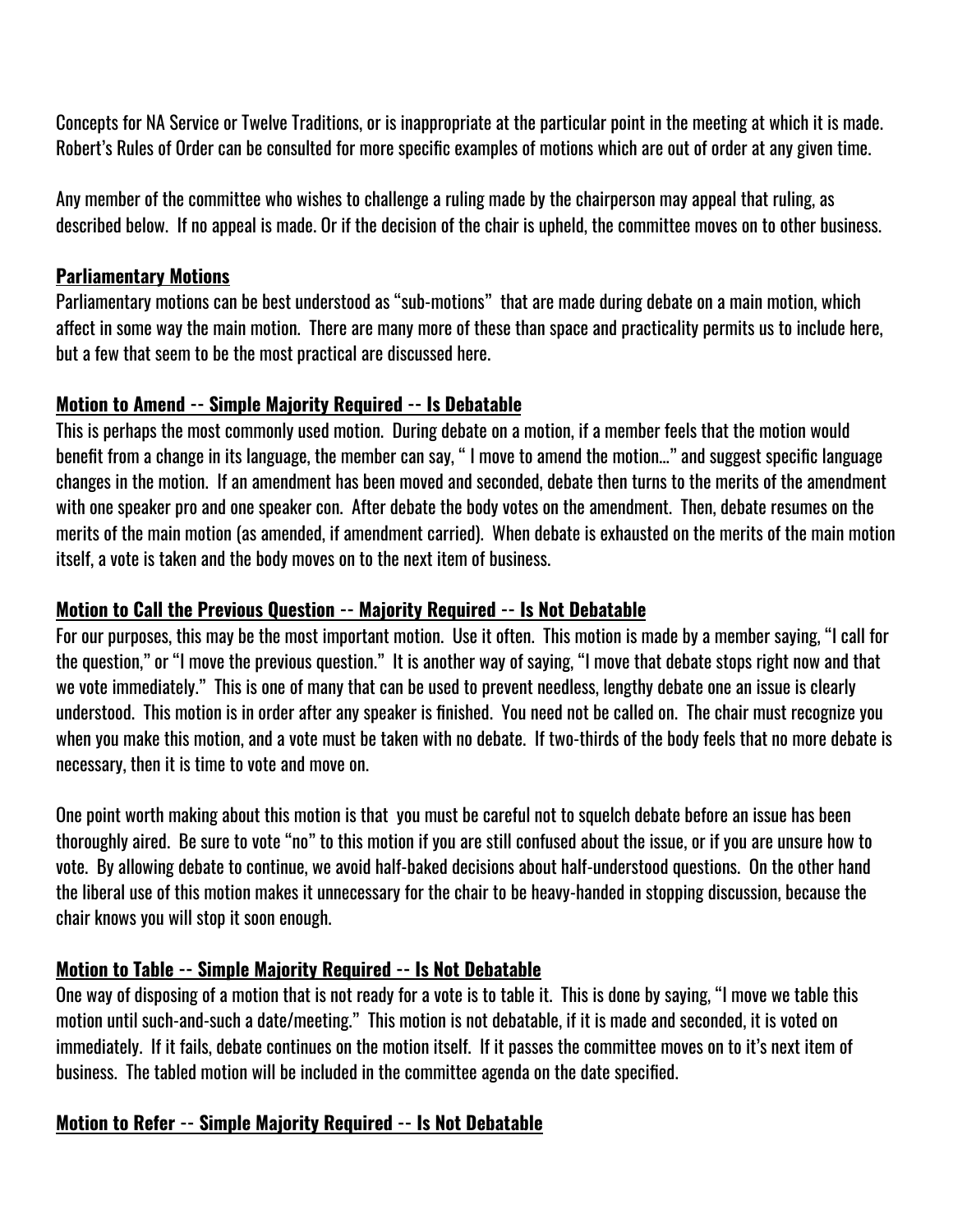Sometimes the committee does not have enough information to make an immediate decision on a motion. Such motions can be removed from debate and sent to one of the subcommittees for further study, or it can be sent to a special ad hoc committee. This can be done by a member saying, "I move to refer the motion to such-and-such subcommittee." If the motion to refer passes, the committee moves on to it's next item of business. The subcommittee to which the motion is assigned will take it up at the next meeting. The subcommittee will report back on what it has come up with at the next meeting of the full committee.

# **Motion to Reconsider or Rescind -- ⅔ Majority Required -- Is Debatable**

Sometimes a member feels that a motion the committee has passed will prove harmful. He can move to either reconsider (reopen for debate and voting) or rescind (void the effect of) the original motion. There are a few conditions on motions to reconsider or rescind:

- The motion must have been passed in either the last month's or current meeting.
- The member making the motion must have information on the issue that was not available in the original debate on the motion.
- The member must have been with the winning side in the original vote.

These limits are placed to protect the committee from having to reconsider again and again the motions it passes, while still allowing it to examine potentially harmful situations it has created inadvertently. If any of these requirements are not met, the chairperson will declare the motion out of order.

# **Request to Withdraw a Motion -- Unanimous Consent Required -- Is Not Debatable**

Once a motion is made and the debate begins, the maker of the motion may move to withdraw it. The chair asks if there are any objections. If there is even one objection, the motion stays on the floor, and debate resumes. If there are no objections, the motion is withdrawn and the body moves on.

# **Other Procedure**

In addition to parliamentary motions, there are other ways in which members may alter or clarify the proceedings. Here are a few of the most common.

- **● Order of the Day**: If a committee member feels that business is going too far astray from the original agenda, the member can help get things back on track by saying, "I call for the order of the day." This means, "I move that the chair bring us back on track and conduct the meeting according to procedure, adhering to the agenda." This does not require a second and is not debatable. Regardless of what else is going on at the time, it requires an immediate vote.
- **● Suspend the Rules**: This enables the committee to do something without violating one or more of its own regular rules, for instance, to bring a matter up at a different time from originally scheduled. The chair cannot move this, but can entertain another member to. To change the order of the day is an application of "suspend the rules" and means to take a question out of its proper order or to consider one before the time to which it was postponed.
- **● Point of Information**: This is a request directed to the chair or through the chair to another member, for information relevant to the business being considered but is not a matter related to procedure and requires no vote. A point of information is not properly used to create a discussion between two members.
- **● Point of Order**: If a committee member feels that something that is happening is in violation of the rules of order, and if the chairperson does not appear likely to do anything about it, the member can raise a point of order. The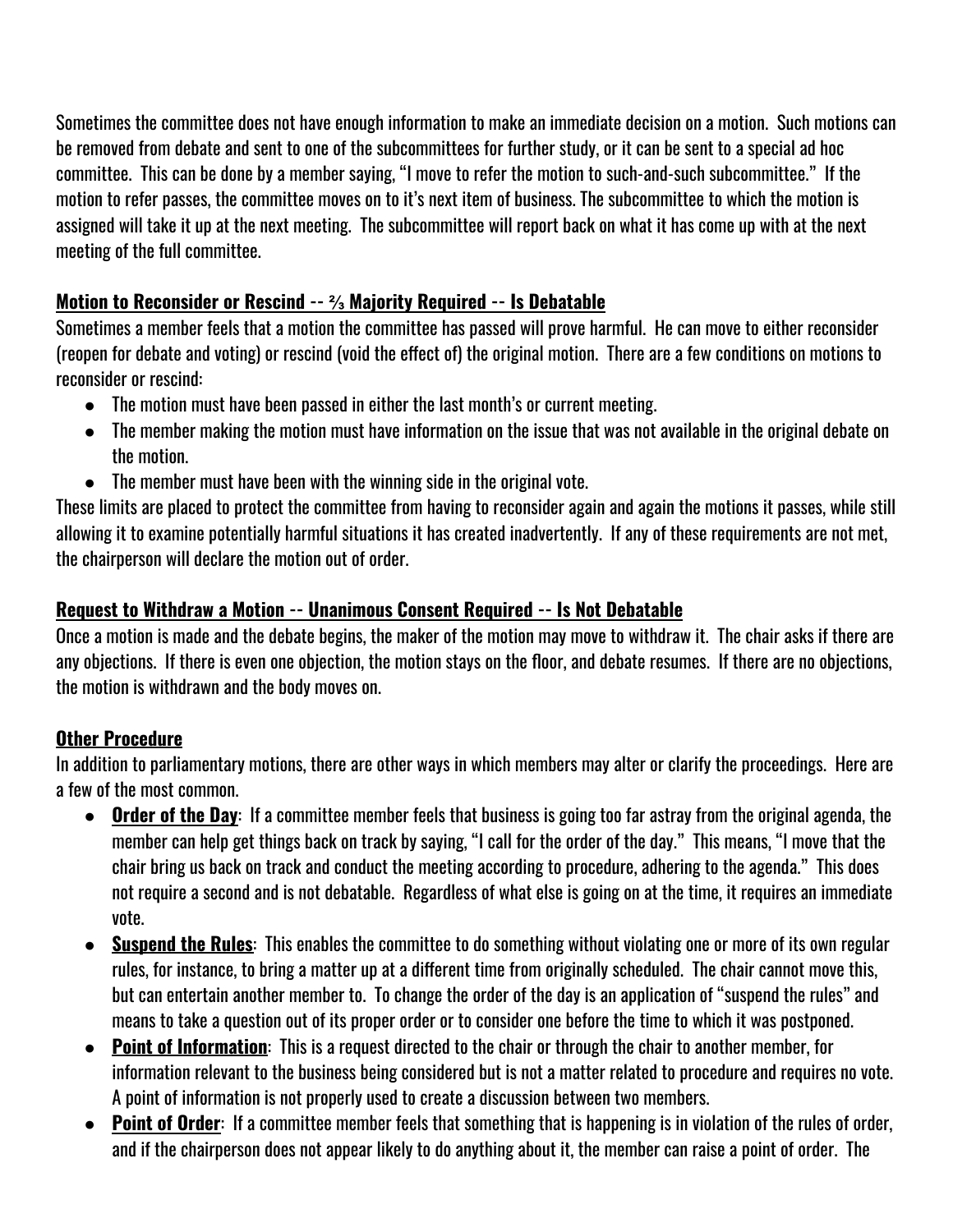member need not raise his han:d, but may simply state out loud, "Point of order." The chairperson then says, "What is your point of order?" The member then states how he feels the rules of order are being violated. If the chair agrees with the member's judgment, the chair says, "your point is well taken," and the situation is cleared up. If the chair does not agree, he says, "Overruled." This decision, as all others, can be appealed.

- **● Point of Appeal**: Anytime the chair makes a decision, that decision may be appealed. Any voting member who wished to appeal a decision may do so by saying, "I appeal the decision of the chair." The chair then says, "On what grounds?" The member states his reasons. The chairperson then speaks briefly to the intent of his ruling. A vote is taken, requiring two-thirds majority to overrule the decision of the chair.
- **● Parliamentary Inquiry**: If a committee member wants to do something but doesn't know how it fits in with the rules of order, all he has to do is ask. Without raising his hand, he simply says out loud, "Point of parliamentary inquiry." The chairperson must immediately recognize him, so that he may ask how to do such-and-such. The chair will answer the question, possibly by referring to a specific passage in this document.
- **● Point of Personal Privilege**: If the smoke is getting too heavy for you, the air conditioner or heater is on too high, or if there is too much noise in the room, you can ask that something be done about it. You may interrupt the proceedings by saying, "Point of personal privilege." The chair must recognize you immediately. State the situation and ask that it be corrected. The chair will request that whatever needs to be done, and is reasonable, be done to help make you comfortable.

### **Voting Procedures**

There are several ways that votes can be taken. Here are the three commonly used by ILUC.

- **● Show of Hands**: This can mean that the duly appointed representative of a meeting raises their hand as a signal of voting. It is an efficient way to determine if there is a simple majority.
- **● Counted Vote**: Procedure is the same as a show of hands, except the members are asked to keep their hands raised and counted for yea, nay, or abstain. This procedure would be used when a ⅔ majority of quorum is needed.
- **● Ballot Vote**: Voting by ballot is used whenever you don't want a member's individual views disclosed.

### **Committees**

There are two kinds of subcommittees: standing subcommittees and ad hoc committees.

- **Standing Subcommittees**: These are the regular subcommittees such as Hospitals & Institutions, Public Relations, Activities, Merchandise, Policy & Administration, Literature, Outreach. The description of these can be found in the ILUA Committee Guidelines.
- **● Ad Hoc Committees** : Sometimes a question or special project needs to be referred to a subcommittee, but the question does not fit with the focus of any existing subcommittee. In such cases, the motion can be made to refer to a special committee. These special committees are set up for specific purposes, and they have limited lives --- when they have finished their jobs and have reported back they are disbanded. A motion to refer to a special committee should specify what the committee's purpose will be. The chair may then appoint an ad hoc committee chairperson, who will put the committee together later.

# There are only brief notes of rules of order for business meetings. For further information see Robert's Rules **of Order --- Newly Revised.**

# **The Process**

1. A motion is made. This is the beginning of the process of bringing a matter before the committee. A motion should be clear, concise and comprehensive so that the committee is not voting on the perceived intent but on the actual